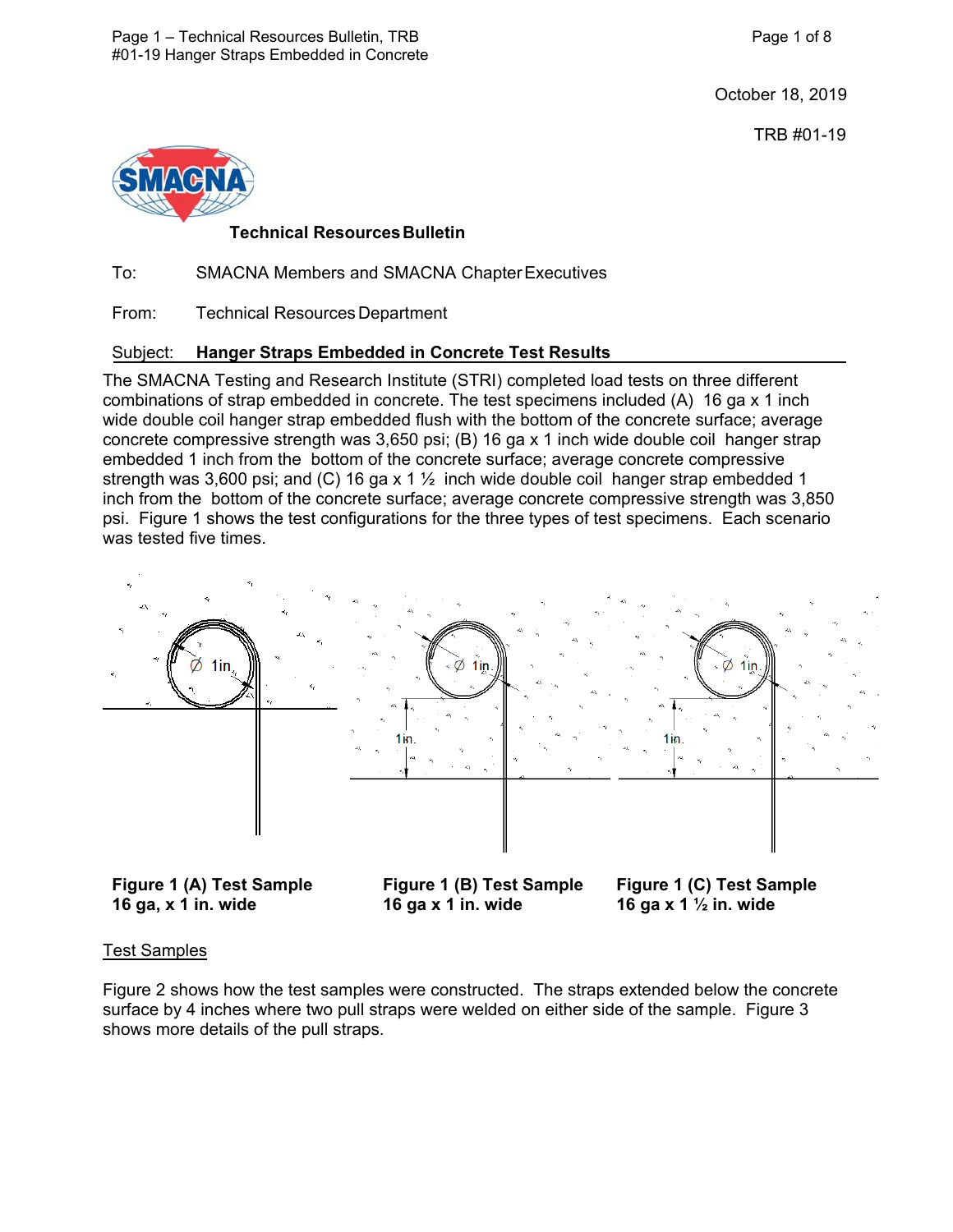

**Figure 2 - 1 inch and 1 ½ inch Straps Welded to Pull Straps to Apply Load**



**Pull Straps** 



**Figure 3 - Pull Straps Details Used to Apply Loads**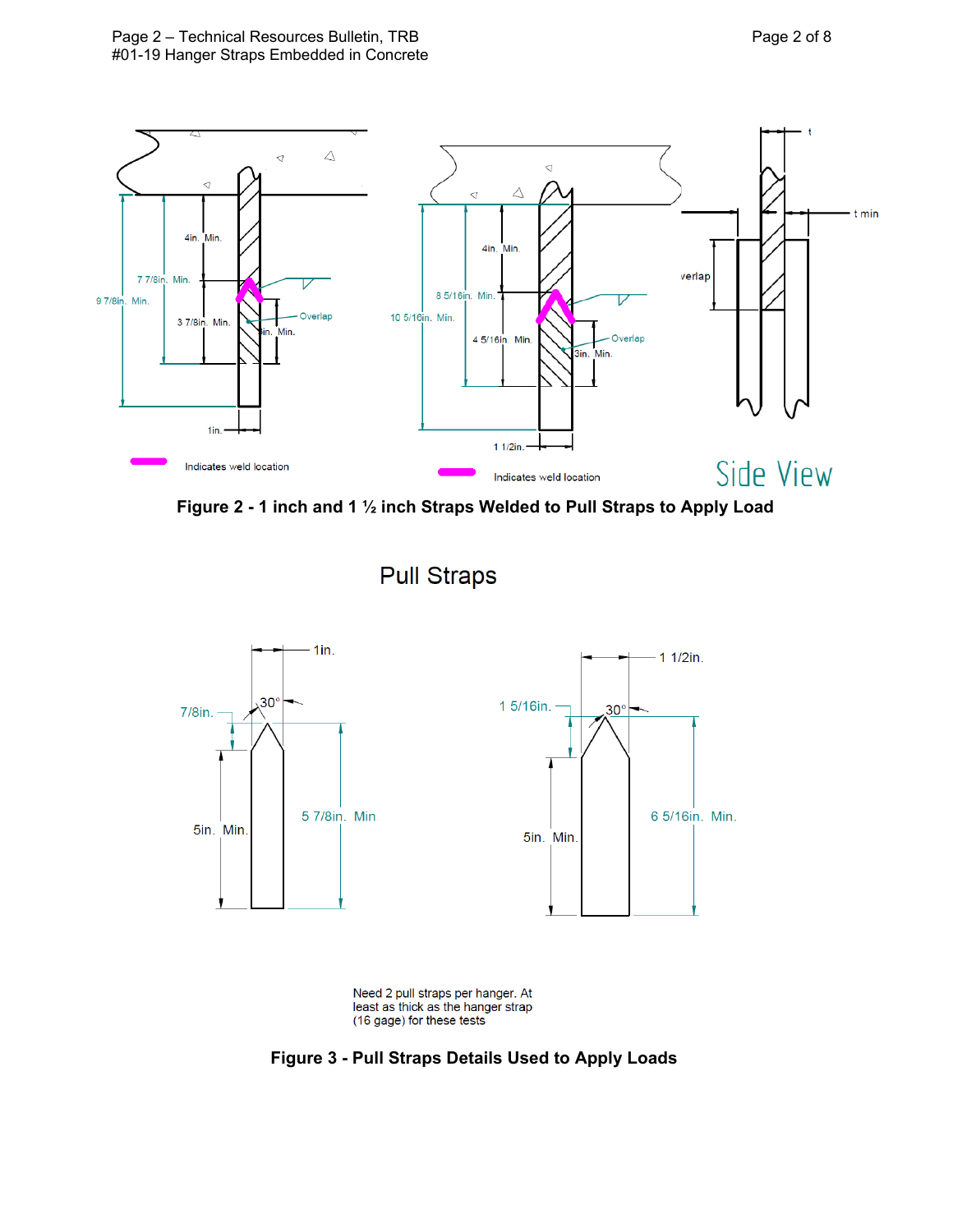### **Test Procedure**

The samples were fabricated including the pull straps and coiled ends. The straps were then placed in a form where concrete was added. Samples were allowed to cure until meeting the 3,600 psi strength requirement before loads were applied. Figure 4 shows test samples being cured. Loads were applied until failure occurred.



**Figure 4 New Samples Being Cured**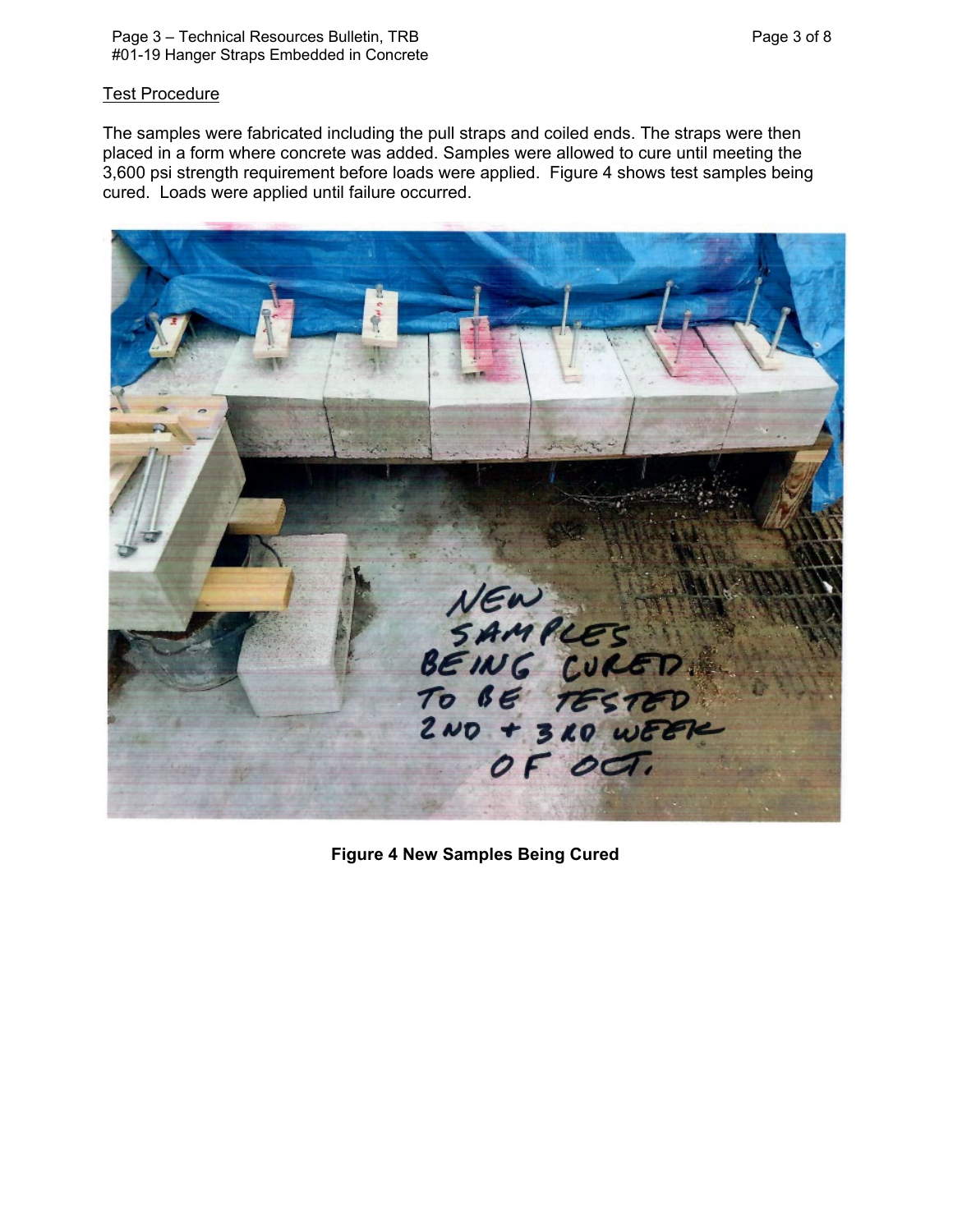# **Test Results**

Tables 1 through 3 show the results and the failure modes for the three types of test specimens.

#### **Table 1 Sample Specimen A, Test Results for 16 Gage 1 Inch Coil Straps, Hanger Flush with Bottom of Concrete Surface, 3,650 psi Compressive Strength Concrete**

| Specimen                  | Load at<br>Failure<br>(lbs.) | <b>Failure Mode</b>                                 |
|---------------------------|------------------------------|-----------------------------------------------------|
| $A-1$                     | 2,310                        | Cone Type Failure of Concrete (see Figures 5 and 6) |
| $A-2$                     | 1,920                        | Cone Type Failure of Concrete (see Figures 5 and 6) |
| $A-3$                     | 2,240                        | Cone Type Failure of Concrete (see Figures 5 and 6) |
| $A-4$                     | 1,890                        | Cone Type Failure of Concrete (see Figures 5 and 6) |
| $A-5$                     | 2,010                        | Cone Type Failure of Concrete (see Figures 5 and 6) |
| Average                   | 2,074                        |                                                     |
| <b>Standard Deviation</b> | 190                          |                                                     |

Note: 1. Steel hanger exhibited no deterioration or stretching.

2. Concrete cracked adjacent to steel shell prior to testing.





**Figure 5 Sample Specimen Failure Mode for 16 Gage 1 Inch Wide Double Wide Coil Straps, Hanger Flush with Bottom of Concrete Surface**





**Figure 6 Sample Specimen A-3 Failure Mode for 16 Gage 1 Inch Wide Double Coil Straps, Hanger Flush with Bottom of Concrete Surface**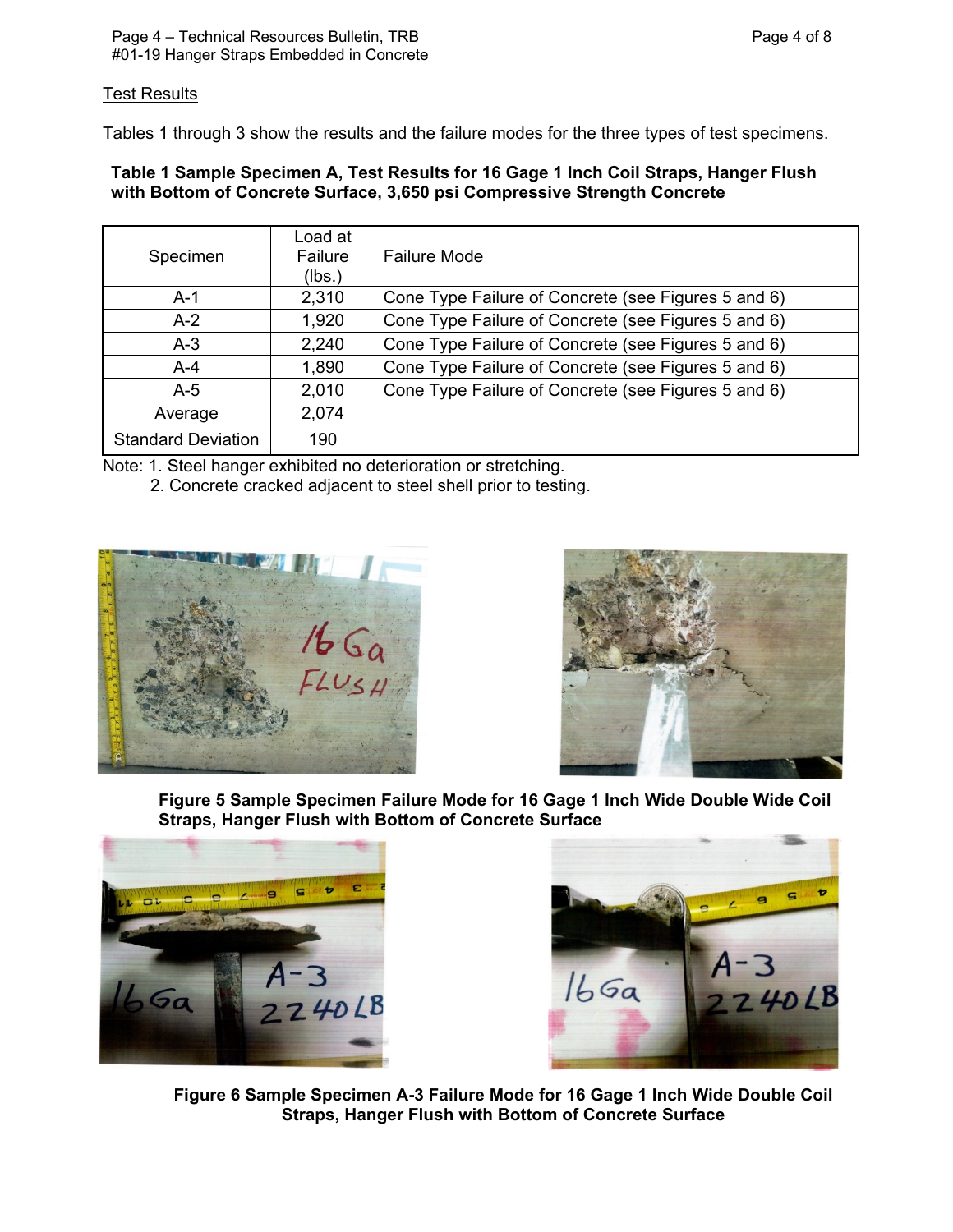#### **Table 2 Sample Specimen B, Test Results for 16 Gage 1 Inch Wide Coil Straps, Hanger Embedded 1 Inch From Concrete Surface, 3600 psi Compressive Strength Concrete**

| Specimen              | Load at Failure<br>(lbs.) | <b>Failure Mode</b>                                        |
|-----------------------|---------------------------|------------------------------------------------------------|
| $B-1$                 | 2,650                     | Steel Strap Specimen Pulled Out of Concrete (See Figure 7) |
| $B-2$                 | 2,410                     | Steel Strap Specimen Pulled Out of Concrete (See Figure 7) |
| $B-3$                 | 2,290                     | Steel Strap Specimen Pulled Out of Concrete (See Figure 7) |
| $B-4$                 | 2,790                     | Steel Strap Specimen Pulled Out of Concrete (See Figure 7) |
| $B-5$                 | 2,310                     | Steel Strap Specimen Pulled Out of Concrete (See Figure 7) |
| Average               | 2,490                     |                                                            |
| Standard<br>Deviation | 220                       |                                                            |

Note: The concrete was initially cracked parallel to the plane of the strap



**Figure 7 Sample Specimen B-2, Failure Mode for 16 Gage 1 Inch Wide Double Coil Straps, Hanger Embedded 1 Inch From the Concrete Surface**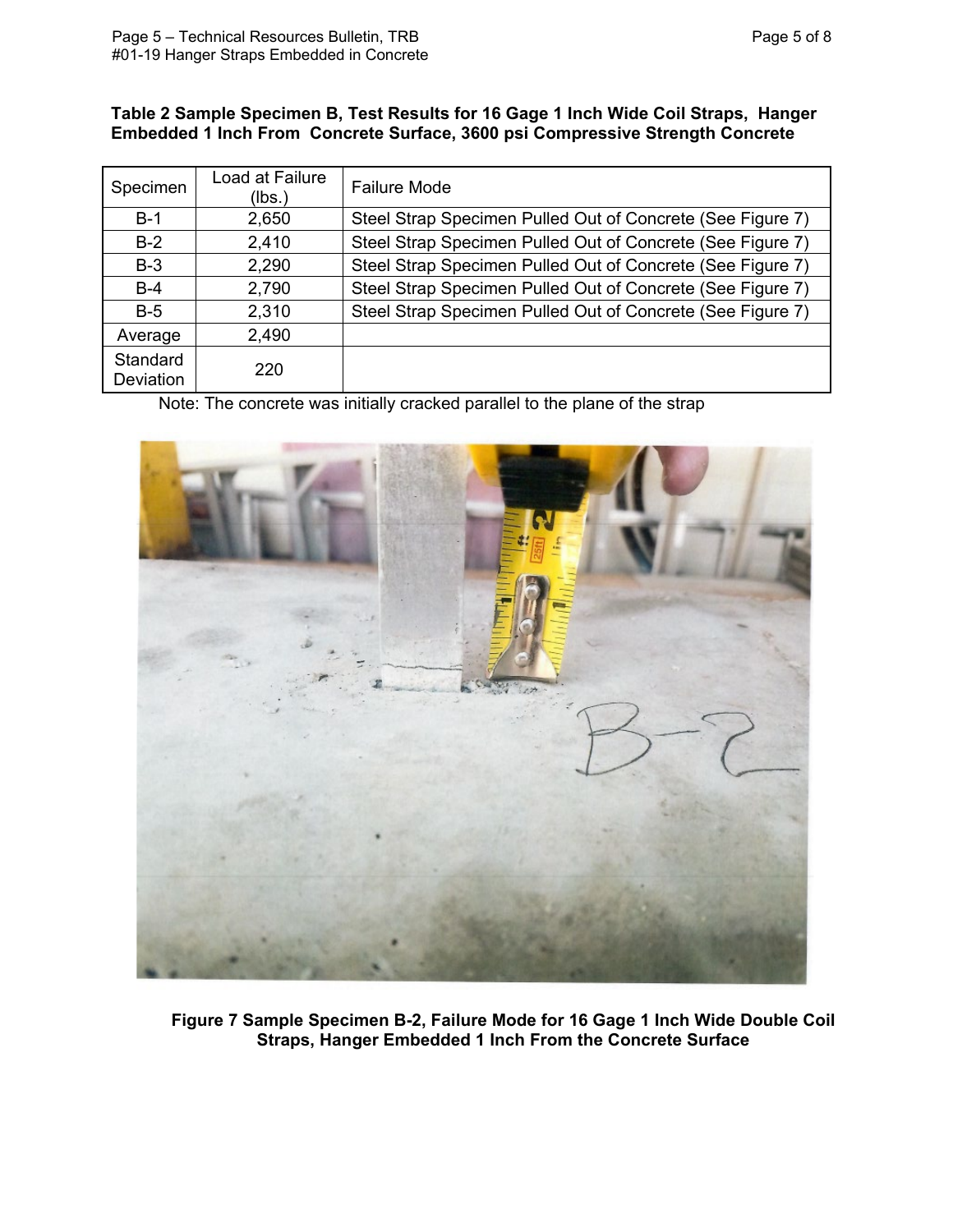#### **Table 3 Sample Specimen C, Test Results for 16 Gage 1 ½ Inch Wide Double Coil Straps, Hanger Embedded 1 Inch From the Concrete Surface, 3850 psi Compressive Strength Concrete**

| Specimen              | Load at Failure<br>(lbs.) | <b>Failure Mode</b>                                        |
|-----------------------|---------------------------|------------------------------------------------------------|
| $C-1$                 | 4,020                     | Steel Strap Specimen Pulled Out of Concrete (See Figure 8) |
| $C-2$                 | 3,780                     | Steel Strap Specimen Pulled Out of Concrete (See Figure 8) |
| $C-3$                 | 4,350                     | Steel Strap Specimen Pulled Out of Concrete (See Figure 8) |
| $C-4$                 | 3,910                     | Steel Strap Specimen Pulled Out of Concrete (See Figure 8) |
| $C-5$                 | 4,090                     | Steel Strap Specimen Pulled Out of Concrete (See Figure 8) |
| Average               | 4,030                     |                                                            |
| Standard<br>Deviation | 214                       |                                                            |

Note: The concrete was initially cracked parallel to plane of strap



**Figure 8 Sample Specimen C-3, Failure Mode for 16 Gage 1 ½ Inch Double Wide Coil Straps, Hanger Embedded 1 Inch From the Concrete Surface**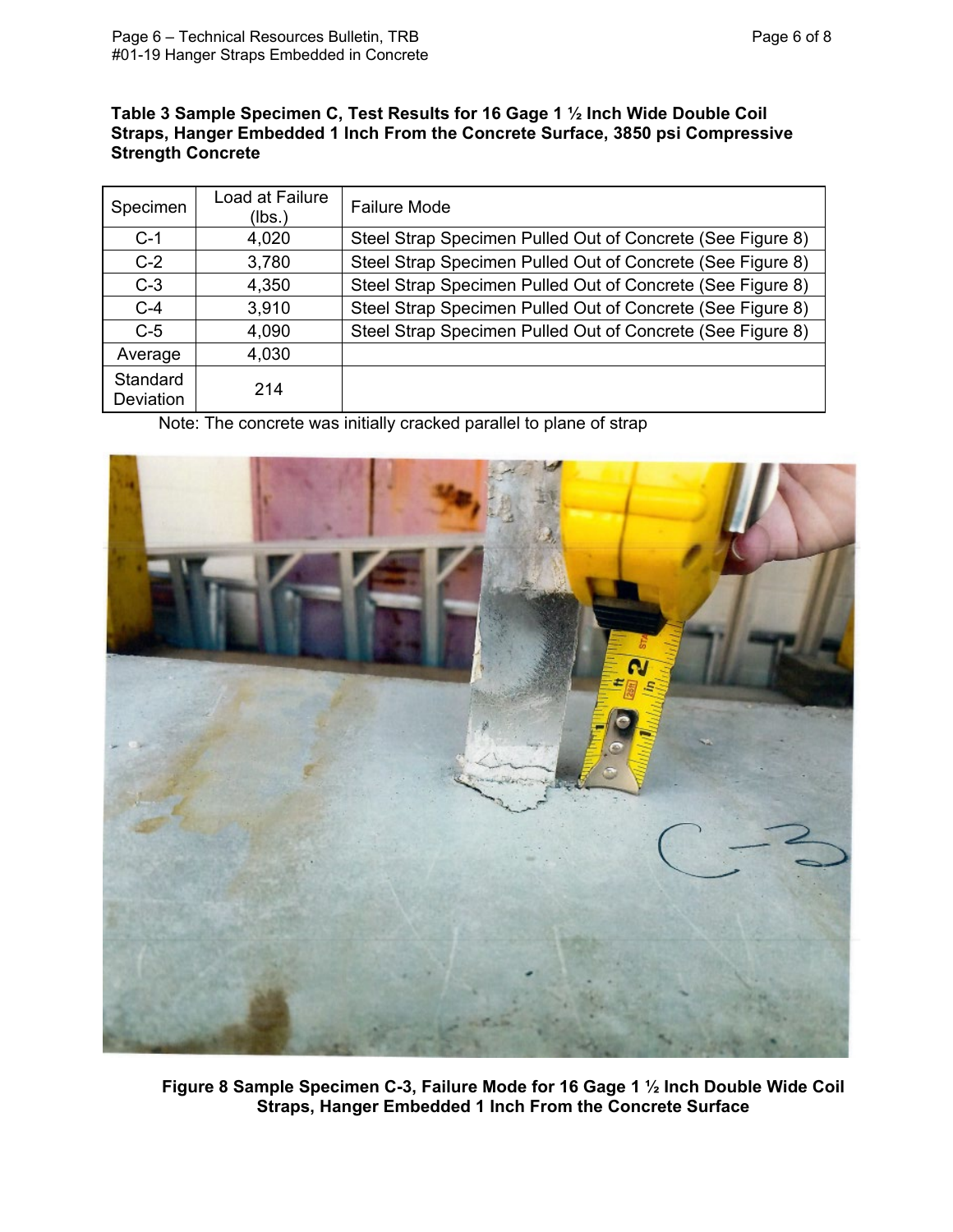#### Study - Findings

- None of the hanger straps failed.
- The mode of failure was the concrete gave way in a cone shape for  $(A)$  specimens
- The mode of failure was the hanger strap pulled out of the concrete for (B) specimens
- The mode of failure was the hanger strap pulled out of the concrete for (C) specimens

#### Study - Summary

SMACNA Testing and Research Institute tested three types of coiled hanger strap embedded in concrete.



Figure 4

Unless otherwise approved, the allowable load on an upper attachment is  $\frac{1}{4}$  of the failure load. For properly installed coils (embedded at least one inch), increasing the strength of the concrete would make no anticipated change in capacity assuming a minimum of 3,600 psi compressive strength because the concrete did not fail. The concrete strength would make a difference in a flush mounted coil, at least until the mode of failure becomes strap slippage, but that is not a recommended approach. The hanger strap thickness would only make a difference if the strap capacity is less than the "coil capacity". This is because the straps themselves did not fail either. Since the mode of failure was slippage which is related to "friction" and as the testing indicated wider straps which have more surface area had a higher capacity. Since the upper attachment, the coil in this case, is only part of the hanger system you must consider the capacity of the strap itself before determining the total capacity of the hanger embedded in concrete using a 1 inch coil. Table 4 below shows the suggested capacities for the coils and Figure 9 shows the strap capacities found in Table 5-1 of SMACNA's HVAC Duct construction Standards Metal and Flexible 3<sup>rd</sup> edition You must use the lower of the two capacities based on your construction options.